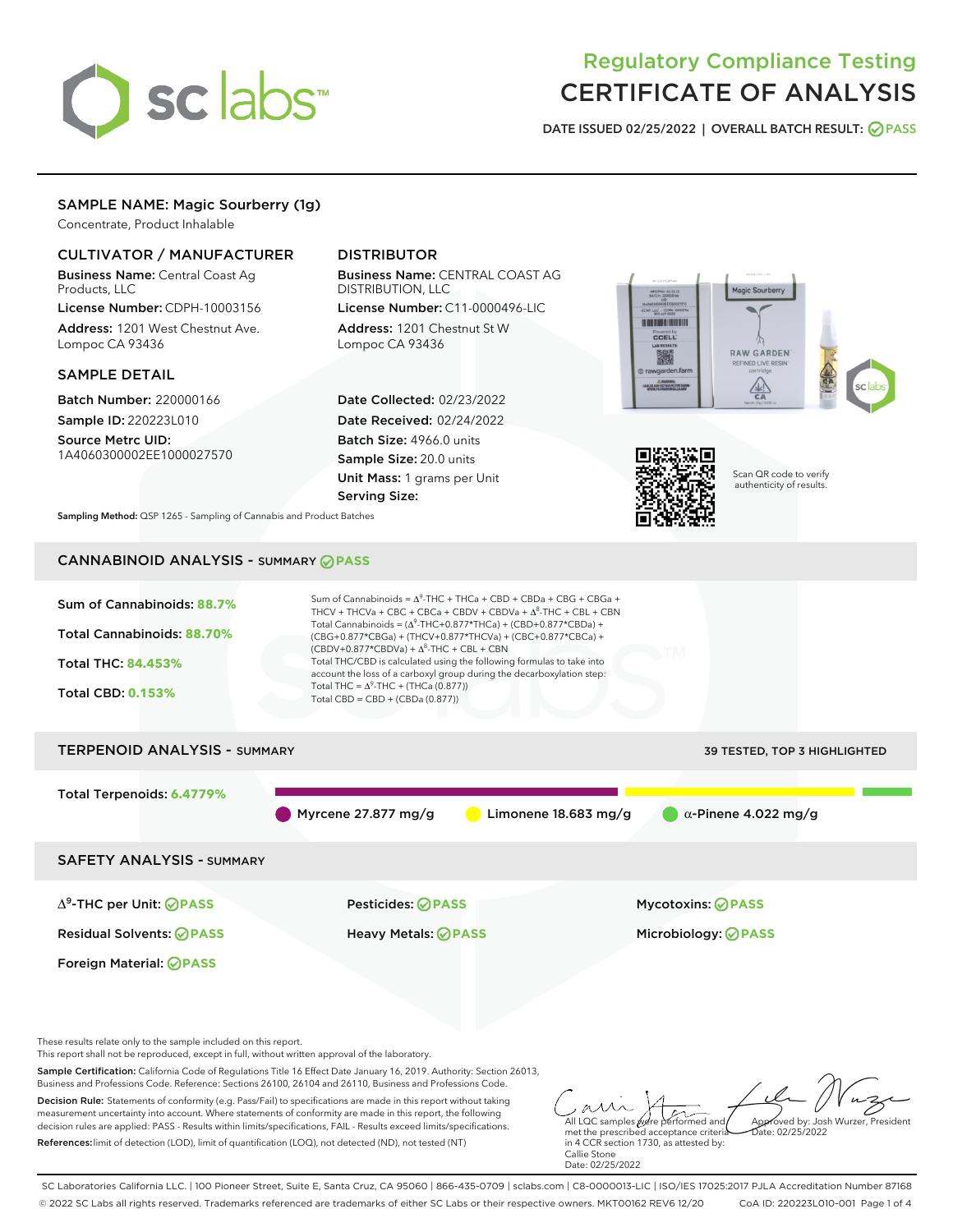

Terpene analysis utilizing gas chromatography-flame ionization detection (GC-



RESULT (%)

MAGIC SOURBERRY (1G) | DATE ISSUED 02/25/2022 | OVERALL BATCH RESULT: @ PASS

TERPENOID TEST RESULTS - 02/25/2022

### CANNABINOID TEST RESULTS - 02/25/2022 2 PASS

Tested by high-performance liquid chromatography with diode-array detection (HPLC-DAD). **Method:** QSP 1157 - Analysis of Cannabinoids by HPLC-DAD

#### TOTAL CANNABINOIDS: **88.70%**

Total Cannabinoids (Total THC) + (Total CBD) + (Total CBG) + (Total THCV) + (Total CBC) +  $(Total CBDV) +  $\Delta^8$ -THC + CBL + CBN$ 

TOTAL THC: **84.453%** Total THC (Δ<sup>9</sup>-THC+0.877\*THCa)

TOTAL CBD: **0.153%**

Total CBD (CBD+0.877\*CBDa)

TOTAL CBG: 3.761% Total CBG (CBG+0.877\*CBGa)

TOTAL THCV: 0.33% Total THCV (THCV+0.877\*THCVa)

TOTAL CBC: ND Total CBC (CBC+0.877\*CBCa)

TOTAL CBDV: ND Total CBDV (CBDV+0.877\*CBDVa)

| <b>COMPOUND</b>  | LOD/LOQ<br>(mg/g)          | <b>MEASUREMENT</b><br><b>UNCERTAINTY</b><br>(mg/g) | <b>RESULT</b><br>(mg/g) | <b>RESULT</b><br>(%) |
|------------------|----------------------------|----------------------------------------------------|-------------------------|----------------------|
| $\Lambda^9$ -THC | 0.06 / 0.26                | ±22.633                                            | 844.53                  | 84.453               |
| <b>CBG</b>       | 0.06/0.19                  | ± 1.155                                            | 37.61                   | 3.761                |
| <b>THCV</b>      | 0.1 / 0.2                  | ±0.13                                              | 3.3                     | 0.33                 |
| <b>CBD</b>       | 0.07/0.29                  | ±0.055                                             | 1.53                    | 0.153                |
| $\Delta^8$ -THC  | 0.1 / 0.4                  | N/A                                                | <b>ND</b>               | <b>ND</b>            |
| <b>THCa</b>      | 0.05/0.14                  | N/A                                                | <b>ND</b>               | <b>ND</b>            |
| <b>THCVa</b>     | 0.07/0.20                  | N/A                                                | <b>ND</b>               | <b>ND</b>            |
| <b>CBDa</b>      | 0.02/0.19                  | N/A                                                | <b>ND</b>               | <b>ND</b>            |
| <b>CBDV</b>      | 0.04 / 0.15                | N/A                                                | <b>ND</b>               | <b>ND</b>            |
| <b>CBDVa</b>     | 0.03/0.53                  | N/A                                                | <b>ND</b>               | <b>ND</b>            |
| <b>CBGa</b>      | 0.1/0.2                    | N/A                                                | <b>ND</b>               | <b>ND</b>            |
| <b>CBL</b>       | 0.06 / 0.24                | N/A                                                | <b>ND</b>               | <b>ND</b>            |
| <b>CBN</b>       | 0.1/0.3                    | N/A                                                | <b>ND</b>               | <b>ND</b>            |
| <b>CBC</b>       | 0.2 / 0.5                  | N/A                                                | <b>ND</b>               | <b>ND</b>            |
| <b>CBCa</b>      | 0.07/0.28                  | N/A                                                | <b>ND</b>               | <b>ND</b>            |
|                  | <b>SUM OF CANNABINOIDS</b> |                                                    | 887.0 mg/g              | 88.7%                |

#### **UNIT MASS: 1 grams per Unit**

| $\Delta^9$ -THC per Unit               | 1100 per-package limit | 844.53 mg/unit | <b>PASS</b> |
|----------------------------------------|------------------------|----------------|-------------|
| <b>Total THC per Unit</b>              |                        | 844.53 mg/unit |             |
| <b>CBD per Unit</b>                    |                        | $1.53$ mg/unit |             |
| <b>Total CBD per Unit</b>              |                        | $1.53$ mg/unit |             |
| <b>Sum of Cannabinoids</b><br>per Unit |                        | 887.0 mg/unit  |             |
| <b>Total Cannabinoids</b><br>per Unit  |                        | 887.0 mg/unit  |             |

| FID). Method: QSP 1192 - Analysis of Terpenoids by GC-FID |                   |                                                    |                         |                      |
|-----------------------------------------------------------|-------------------|----------------------------------------------------|-------------------------|----------------------|
| <b>COMPOUND</b>                                           | LOD/LOQ<br>(mg/g) | <b>MEASUREMENT</b><br><b>UNCERTAINTY</b><br>(mg/g) | <b>RESULT</b><br>(mg/g) | <b>RESULT</b><br>(%) |
| <b>Myrcene</b>                                            | 0.008 / 0.025     | ±0.2788                                            | 27.877                  | 2.7877               |
| Limonene                                                  | 0.005 / 0.016     | ±0.2074                                            | 18.683                  | 1.8683               |
| $\alpha$ -Pinene                                          | 0.005 / 0.017     | ±0.0269                                            | 4.022                   | 0.4022               |
| <b>B-Pinene</b>                                           | 0.004/0.014       | ±0.0342                                            | 3.844                   | 0.3844               |
| β-Caryophyllene                                           | 0.004 / 0.012     | ±0.1027                                            | 3.708                   | 0.3708               |
| Linalool                                                  | 0.009/0.032       | ±0.0478                                            | 1.616                   | 0.1616               |
| <b>B-Ocimene</b>                                          | 0.006 / 0.020     | ±0.0219                                            | 0.876                   | 0.0876               |
| $\alpha$ -Humulene                                        | 0.009/0.029       | ±0.0216                                            | 0.865                   | 0.0865               |
| Terpinolene                                               | 0.008 / 0.026     | ±0.0121                                            | 0.759                   | 0.0759               |
| Fenchol                                                   | 0.010 / 0.034     | ±0.0227                                            | 0.754                   | 0.0754               |
| <b>Terpineol</b>                                          | 0.009/0.031       | ±0.0256                                            | 0.535                   | 0.0535               |
| Camphene                                                  | 0.005 / 0.015     | ±0.0035                                            | 0.384                   | 0.0384               |
| trans- $\beta$ -Farnesene                                 | 0.008 / 0.025     | ±0.0060                                            | 0.218                   | 0.0218               |
| <b>Borneol</b>                                            | 0.005 / 0.016     | ±0.0042                                            | 0.129                   | 0.0129               |
|                                                           |                   |                                                    |                         |                      |

| trans- $\beta$ -Farnesene | 0.008 / 0.025 | ±0.0060 | 0.218                                           | 0.0218              |
|---------------------------|---------------|---------|-------------------------------------------------|---------------------|
| Borneol                   | 0.005 / 0.016 | ±0.0042 | 0.129                                           | 0.0129              |
| Fenchone                  | 0.009 / 0.028 | ±0.0023 | 0.100                                           | 0.0100              |
| Citronellol               | 0.003 / 0.010 | ±0.0026 | 0.069                                           | 0.0069              |
| Guaiol                    | 0.009 / 0.030 | ±0.0016 | 0.044                                           | 0.0044              |
| Valencene                 | 0.009 / 0.030 | ±0.0023 | 0.042                                           | 0.0042              |
| $\alpha$ -Bisabolol       | 0.008 / 0.026 | ±0.0016 | 0.039                                           | 0.0039              |
| $\gamma$ -Terpinene       | 0.006 / 0.018 | ±0.0005 | 0.038                                           | 0.0038              |
| <b>Nerolidol</b>          | 0.006 / 0.019 | ±0.0018 | 0.036                                           | 0.0036              |
| $\alpha$ -Phellandrene    | 0.006 / 0.020 | ±0.0004 | 0.034                                           | 0.0034              |
| $\alpha$ -Terpinene       | 0.005 / 0.017 | ±0.0003 | 0.029                                           | 0.0029              |
| Sabinene Hydrate          | 0.006 / 0.022 | ±0.0008 | 0.025                                           | 0.0025              |
| $\Delta^3$ -Carene        | 0.005 / 0.018 | ±0.0002 | 0.022                                           | 0.0022              |
| Eucalyptol                | 0.006 / 0.018 | ±0.0004 | 0.020                                           | 0.0020              |
| Geraniol                  | 0.002 / 0.007 | ±0.0004 | 0.011                                           | 0.0011              |
| Sabinene                  | 0.004 / 0.014 | N/A     | $<$ LOQ                                         | <loq< td=""></loq<> |
| p-Cymene                  | 0.005 / 0.016 | N/A     | $<$ LOQ                                         | <loq< td=""></loq<> |
| Nerol                     | 0.003 / 0.011 | N/A     | <loq< td=""><td><loq< td=""></loq<></td></loq<> | <loq< td=""></loq<> |
| Caryophyllene<br>Oxide    | 0.010 / 0.033 | N/A     | $<$ LOQ                                         | <loq< td=""></loq<> |
| Isopulegol                | 0.005 / 0.016 | N/A     | <b>ND</b>                                       | <b>ND</b>           |
| Camphor                   | 0.006 / 0.019 | N/A     | <b>ND</b>                                       | <b>ND</b>           |
| Isoborneol                | 0.004 / 0.012 | N/A     | <b>ND</b>                                       | ND                  |
| Menthol                   | 0.008 / 0.025 | N/A     | ND                                              | ND                  |
| Pulegone                  | 0.003 / 0.011 | N/A     | <b>ND</b>                                       | ND                  |
| <b>Geranyl Acetate</b>    | 0.004 / 0.014 | N/A     | <b>ND</b>                                       | <b>ND</b>           |
| $\alpha$ -Cedrene         | 0.005 / 0.016 | N/A     | <b>ND</b>                                       | <b>ND</b>           |
| Cedrol                    | 0.008 / 0.027 | N/A     | <b>ND</b>                                       | ND                  |
| <b>TOTAL TERPENOIDS</b>   |               |         | 64.779 mg/g                                     | 6.4779%             |

SC Laboratories California LLC. | 100 Pioneer Street, Suite E, Santa Cruz, CA 95060 | 866-435-0709 | sclabs.com | C8-0000013-LIC | ISO/IES 17025:2017 PJLA Accreditation Number 87168 © 2022 SC Labs all rights reserved. Trademarks referenced are trademarks of either SC Labs or their respective owners. MKT00162 REV6 12/20 CoA ID: 220223L010-001 Page 2 of 4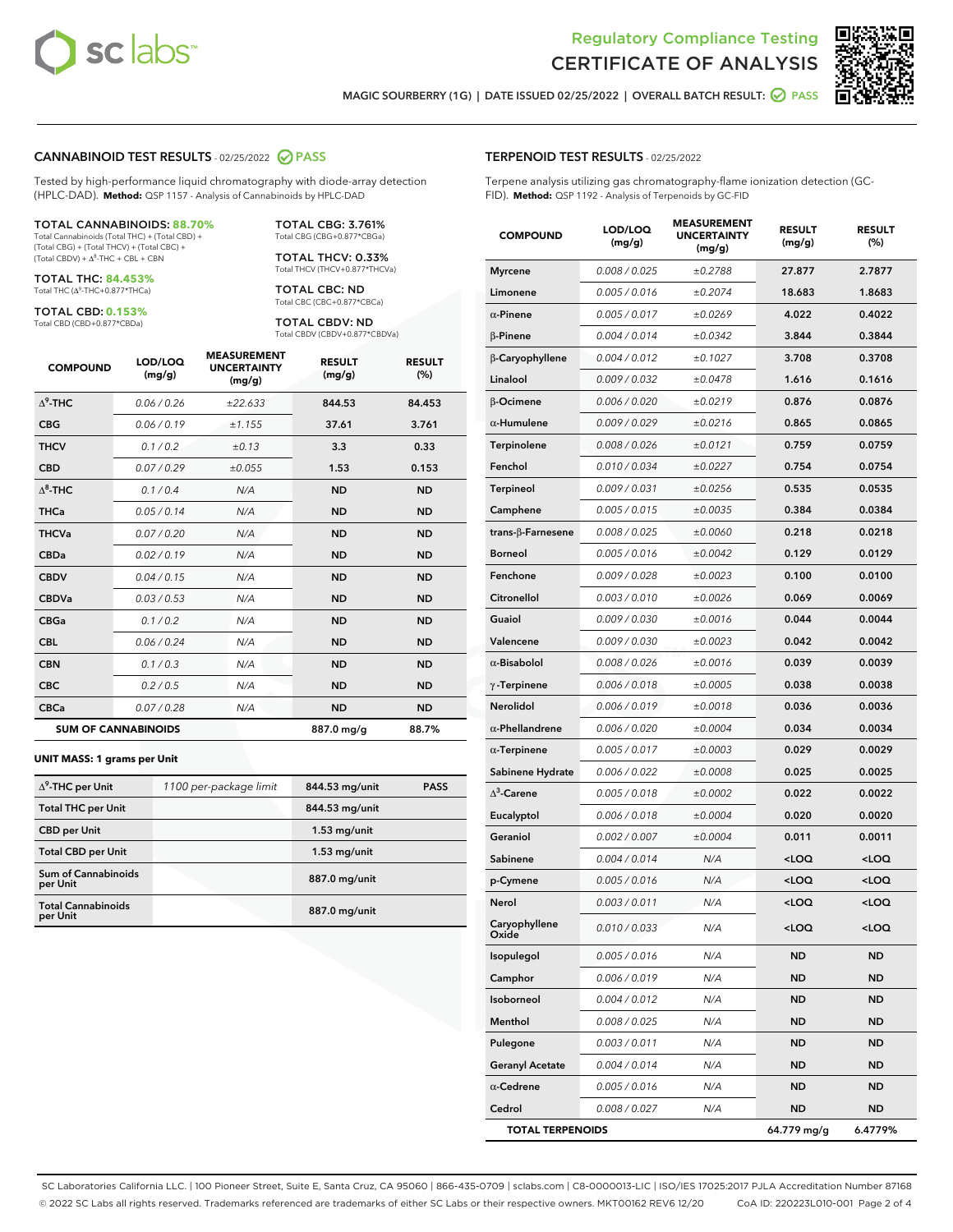



MAGIC SOURBERRY (1G) | DATE ISSUED 02/25/2022 | OVERALL BATCH RESULT: @ PASS

# CATEGORY 1 PESTICIDE TEST RESULTS - 02/25/2022 2 PASS

Pesticide and plant growth regulator analysis utilizing high-performance liquid chromatography-mass spectrometry (HPLC-MS) or gas chromatography-mass spectrometry (GC-MS). \*GC-MS utilized where indicated. **Method:** QSP 1212 - Analysis of Pesticides and Mycotoxins by LC-MS or QSP 1213 - Analysis of Pesticides by GC-MS

| 0.03 / 0.08<br>Aldicarb<br>$\ge$ LOD<br>N/A<br><b>ND</b><br><b>PASS</b><br>Carbofuran<br>0.02 / 0.05<br><b>ND</b><br><b>PASS</b><br>$>$ LOD<br>N/A<br>Chlordane*<br>0.03 / 0.08<br>N/A<br><b>ND</b><br><b>PASS</b><br>$\ge$ LOD<br><b>PASS</b><br>Chlorfenapyr*<br>0.03/0.10<br>$>$ LOD<br>N/A<br><b>ND</b><br>0.02 / 0.06<br>$\geq$ LOD<br>N/A<br><b>ND</b><br><b>PASS</b><br>Chlorpyrifos<br>0.02 / 0.07<br>N/A<br><b>ND</b><br>Coumaphos<br>$\ge$ LOD<br><b>PASS</b><br>Daminozide<br>0.02 / 0.07<br>N/A<br><b>ND</b><br><b>PASS</b><br>$\ge$ LOD<br><b>Dichlorvos</b><br>0.03/0.09<br>N/A<br><b>ND</b><br><b>PASS</b><br>$>$ LOD<br>(DDVP)<br><b>Dimethoate</b><br>0.03 / 0.08<br>$>$ LOD<br>N/A<br><b>ND</b><br><b>PASS</b><br>0.03/0.10<br><b>ND</b><br><b>PASS</b><br>Ethoprophos<br>$\ge$ LOD<br>N/A<br>0.02 / 0.06<br>$\ge$ LOD<br>N/A<br><b>ND</b><br><b>PASS</b><br>Etofenprox<br>0.03/0.08<br>N/A<br><b>ND</b><br><b>PASS</b><br>Fenoxycarb<br>$>$ LOD<br>0.03 / 0.08<br>N/A<br><b>ND</b><br><b>PASS</b><br>Fipronil<br>$\ge$ LOD<br>Imazalil<br>0.02 / 0.06<br>N/A<br><b>ND</b><br>$\ge$ LOD<br><b>PASS</b><br><b>Methiocarb</b><br>0.02 / 0.07<br>$\ge$ LOD<br>N/A<br><b>ND</b><br><b>PASS</b><br>0.03/0.10<br>N/A<br><b>ND</b><br><b>PASS</b><br>Parathion-methyl<br>$\ge$ LOD<br>0.03/0.09<br>N/A<br><b>ND</b><br><b>Mevinphos</b><br>$\ge$ LOD<br><b>PASS</b><br>Paclobutrazol<br>N/A<br><b>ND</b><br><b>PASS</b><br>0.02 / 0.05<br>$\ge$ LOD<br>0.03/0.09<br><b>ND</b><br><b>PASS</b><br>$>$ LOD<br>N/A<br>Propoxur<br>0.03/0.08<br>$\ge$ LOD<br><b>ND</b><br><b>PASS</b><br>Spiroxamine<br>N/A<br>0.03/0.10<br>Thiacloprid<br>$>$ LOD<br>N/A<br><b>ND</b><br><b>PASS</b> | <b>COMPOUND</b> | LOD/LOQ<br>$(\mu g/g)$ | <b>ACTION</b><br><b>LIMIT</b><br>$(\mu g/g)$ | <b>MEASUREMENT</b><br><b>UNCERTAINTY</b><br>$(\mu g/g)$ | <b>RESULT</b><br>$(\mu g/g)$ | <b>RESULT</b> |
|---------------------------------------------------------------------------------------------------------------------------------------------------------------------------------------------------------------------------------------------------------------------------------------------------------------------------------------------------------------------------------------------------------------------------------------------------------------------------------------------------------------------------------------------------------------------------------------------------------------------------------------------------------------------------------------------------------------------------------------------------------------------------------------------------------------------------------------------------------------------------------------------------------------------------------------------------------------------------------------------------------------------------------------------------------------------------------------------------------------------------------------------------------------------------------------------------------------------------------------------------------------------------------------------------------------------------------------------------------------------------------------------------------------------------------------------------------------------------------------------------------------------------------------------------------------------------------------------------------------------------------------------------------------------------------------------|-----------------|------------------------|----------------------------------------------|---------------------------------------------------------|------------------------------|---------------|
|                                                                                                                                                                                                                                                                                                                                                                                                                                                                                                                                                                                                                                                                                                                                                                                                                                                                                                                                                                                                                                                                                                                                                                                                                                                                                                                                                                                                                                                                                                                                                                                                                                                                                             |                 |                        |                                              |                                                         |                              |               |
|                                                                                                                                                                                                                                                                                                                                                                                                                                                                                                                                                                                                                                                                                                                                                                                                                                                                                                                                                                                                                                                                                                                                                                                                                                                                                                                                                                                                                                                                                                                                                                                                                                                                                             |                 |                        |                                              |                                                         |                              |               |
|                                                                                                                                                                                                                                                                                                                                                                                                                                                                                                                                                                                                                                                                                                                                                                                                                                                                                                                                                                                                                                                                                                                                                                                                                                                                                                                                                                                                                                                                                                                                                                                                                                                                                             |                 |                        |                                              |                                                         |                              |               |
|                                                                                                                                                                                                                                                                                                                                                                                                                                                                                                                                                                                                                                                                                                                                                                                                                                                                                                                                                                                                                                                                                                                                                                                                                                                                                                                                                                                                                                                                                                                                                                                                                                                                                             |                 |                        |                                              |                                                         |                              |               |
|                                                                                                                                                                                                                                                                                                                                                                                                                                                                                                                                                                                                                                                                                                                                                                                                                                                                                                                                                                                                                                                                                                                                                                                                                                                                                                                                                                                                                                                                                                                                                                                                                                                                                             |                 |                        |                                              |                                                         |                              |               |
|                                                                                                                                                                                                                                                                                                                                                                                                                                                                                                                                                                                                                                                                                                                                                                                                                                                                                                                                                                                                                                                                                                                                                                                                                                                                                                                                                                                                                                                                                                                                                                                                                                                                                             |                 |                        |                                              |                                                         |                              |               |
|                                                                                                                                                                                                                                                                                                                                                                                                                                                                                                                                                                                                                                                                                                                                                                                                                                                                                                                                                                                                                                                                                                                                                                                                                                                                                                                                                                                                                                                                                                                                                                                                                                                                                             |                 |                        |                                              |                                                         |                              |               |
|                                                                                                                                                                                                                                                                                                                                                                                                                                                                                                                                                                                                                                                                                                                                                                                                                                                                                                                                                                                                                                                                                                                                                                                                                                                                                                                                                                                                                                                                                                                                                                                                                                                                                             |                 |                        |                                              |                                                         |                              |               |
|                                                                                                                                                                                                                                                                                                                                                                                                                                                                                                                                                                                                                                                                                                                                                                                                                                                                                                                                                                                                                                                                                                                                                                                                                                                                                                                                                                                                                                                                                                                                                                                                                                                                                             |                 |                        |                                              |                                                         |                              |               |
|                                                                                                                                                                                                                                                                                                                                                                                                                                                                                                                                                                                                                                                                                                                                                                                                                                                                                                                                                                                                                                                                                                                                                                                                                                                                                                                                                                                                                                                                                                                                                                                                                                                                                             |                 |                        |                                              |                                                         |                              |               |
|                                                                                                                                                                                                                                                                                                                                                                                                                                                                                                                                                                                                                                                                                                                                                                                                                                                                                                                                                                                                                                                                                                                                                                                                                                                                                                                                                                                                                                                                                                                                                                                                                                                                                             |                 |                        |                                              |                                                         |                              |               |
|                                                                                                                                                                                                                                                                                                                                                                                                                                                                                                                                                                                                                                                                                                                                                                                                                                                                                                                                                                                                                                                                                                                                                                                                                                                                                                                                                                                                                                                                                                                                                                                                                                                                                             |                 |                        |                                              |                                                         |                              |               |
|                                                                                                                                                                                                                                                                                                                                                                                                                                                                                                                                                                                                                                                                                                                                                                                                                                                                                                                                                                                                                                                                                                                                                                                                                                                                                                                                                                                                                                                                                                                                                                                                                                                                                             |                 |                        |                                              |                                                         |                              |               |
|                                                                                                                                                                                                                                                                                                                                                                                                                                                                                                                                                                                                                                                                                                                                                                                                                                                                                                                                                                                                                                                                                                                                                                                                                                                                                                                                                                                                                                                                                                                                                                                                                                                                                             |                 |                        |                                              |                                                         |                              |               |
|                                                                                                                                                                                                                                                                                                                                                                                                                                                                                                                                                                                                                                                                                                                                                                                                                                                                                                                                                                                                                                                                                                                                                                                                                                                                                                                                                                                                                                                                                                                                                                                                                                                                                             |                 |                        |                                              |                                                         |                              |               |
|                                                                                                                                                                                                                                                                                                                                                                                                                                                                                                                                                                                                                                                                                                                                                                                                                                                                                                                                                                                                                                                                                                                                                                                                                                                                                                                                                                                                                                                                                                                                                                                                                                                                                             |                 |                        |                                              |                                                         |                              |               |
|                                                                                                                                                                                                                                                                                                                                                                                                                                                                                                                                                                                                                                                                                                                                                                                                                                                                                                                                                                                                                                                                                                                                                                                                                                                                                                                                                                                                                                                                                                                                                                                                                                                                                             |                 |                        |                                              |                                                         |                              |               |
|                                                                                                                                                                                                                                                                                                                                                                                                                                                                                                                                                                                                                                                                                                                                                                                                                                                                                                                                                                                                                                                                                                                                                                                                                                                                                                                                                                                                                                                                                                                                                                                                                                                                                             |                 |                        |                                              |                                                         |                              |               |
|                                                                                                                                                                                                                                                                                                                                                                                                                                                                                                                                                                                                                                                                                                                                                                                                                                                                                                                                                                                                                                                                                                                                                                                                                                                                                                                                                                                                                                                                                                                                                                                                                                                                                             |                 |                        |                                              |                                                         |                              |               |
|                                                                                                                                                                                                                                                                                                                                                                                                                                                                                                                                                                                                                                                                                                                                                                                                                                                                                                                                                                                                                                                                                                                                                                                                                                                                                                                                                                                                                                                                                                                                                                                                                                                                                             |                 |                        |                                              |                                                         |                              |               |
|                                                                                                                                                                                                                                                                                                                                                                                                                                                                                                                                                                                                                                                                                                                                                                                                                                                                                                                                                                                                                                                                                                                                                                                                                                                                                                                                                                                                                                                                                                                                                                                                                                                                                             |                 |                        |                                              |                                                         |                              |               |

# CATEGORY 2 PESTICIDE TEST RESULTS - 02/25/2022 2 PASS

| <b>COMPOUND</b>          | LOD/LOO<br>$(\mu g/g)$ | <b>ACTION</b><br>LIMIT<br>$(\mu g/g)$ | <b>MEASUREMENT</b><br><b>UNCERTAINTY</b><br>$(\mu g/g)$ | <b>RESULT</b><br>$(\mu g/g)$ | <b>RESULT</b> |  |
|--------------------------|------------------------|---------------------------------------|---------------------------------------------------------|------------------------------|---------------|--|
| Abamectin                | 0.03/0.10              | 0.1                                   | N/A                                                     | <b>ND</b>                    | <b>PASS</b>   |  |
| Acephate                 | 0.02/0.07              | 0.1                                   | N/A                                                     | <b>ND</b>                    | <b>PASS</b>   |  |
| Acequinocyl              | 0.02/0.07              | 0.1                                   | N/A                                                     | <b>ND</b>                    | <b>PASS</b>   |  |
| Acetamiprid              | 0.02/0.05              | 0.1                                   | N/A                                                     | <b>ND</b>                    | <b>PASS</b>   |  |
| Azoxystrobin             | 0.02/0.07              | 0.1                                   | N/A                                                     | <b>ND</b>                    | <b>PASS</b>   |  |
| <b>Bifenazate</b>        | 0.01/0.04              | 0.1                                   | N/A                                                     | <b>ND</b>                    | <b>PASS</b>   |  |
| <b>Bifenthrin</b>        | 0.02/0.05              | 3                                     | N/A                                                     | <b>ND</b>                    | <b>PASS</b>   |  |
| <b>Boscalid</b>          | 0.03/0.09              | 0.1                                   | N/A                                                     | <b>ND</b>                    | <b>PASS</b>   |  |
| Captan                   | 0.19/0.57              | 07                                    | N/A                                                     | <b>ND</b>                    | <b>PASS</b>   |  |
| Carbaryl                 | 0.02/0.06              | 0.5                                   | N/A                                                     | <b>ND</b>                    | <b>PASS</b>   |  |
| Chlorantranilip-<br>role | 0.04/0.12              | 10                                    | N/A                                                     | <b>ND</b>                    | <b>PASS</b>   |  |
| Clofentezine             | 0.03/0.09              | 0.1                                   | N/A                                                     | <b>ND</b>                    | <b>PASS</b>   |  |

# CATEGORY 2 PESTICIDE TEST RESULTS - 02/25/2022 continued

| <b>COMPOUND</b>               | LOD/LOQ<br>(µg/g) | <b>ACTION</b><br><b>LIMIT</b><br>(µg/g) | <b>MEASUREMENT</b><br><b>UNCERTAINTY</b><br>$(\mu g/g)$ | <b>RESULT</b><br>(µg/g) | <b>RESULT</b> |
|-------------------------------|-------------------|-----------------------------------------|---------------------------------------------------------|-------------------------|---------------|
| Cyfluthrin                    | 0.12 / 0.38       | 2                                       | N/A                                                     | <b>ND</b>               | <b>PASS</b>   |
| Cypermethrin                  | 0.11 / 0.32       | $\mathbf{1}$                            | N/A                                                     | <b>ND</b>               | <b>PASS</b>   |
| Diazinon                      | 0.02 / 0.05       | 0.1                                     | N/A                                                     | <b>ND</b>               | <b>PASS</b>   |
| Dimethomorph                  | 0.03 / 0.09       | 2                                       | N/A                                                     | ND                      | <b>PASS</b>   |
| Etoxazole                     | 0.02 / 0.06       | 0.1                                     | N/A                                                     | ND                      | <b>PASS</b>   |
| Fenhexamid                    | 0.03 / 0.09       | 0.1                                     | N/A                                                     | <b>ND</b>               | <b>PASS</b>   |
| Fenpyroximate                 | 0.02 / 0.06       | 0.1                                     | N/A                                                     | <b>ND</b>               | <b>PASS</b>   |
| Flonicamid                    | 0.03 / 0.10       | 0.1                                     | N/A                                                     | <b>ND</b>               | <b>PASS</b>   |
| Fludioxonil                   | 0.03 / 0.10       | 0.1                                     | N/A                                                     | <b>ND</b>               | PASS          |
| Hexythiazox                   | 0.02 / 0.07       | 0.1                                     | N/A                                                     | <b>ND</b>               | <b>PASS</b>   |
| Imidacloprid                  | 0.04 / 0.11       | 5                                       | N/A                                                     | <b>ND</b>               | <b>PASS</b>   |
| Kresoxim-methyl               | 0.02 / 0.07       | 0.1                                     | N/A                                                     | ND                      | PASS          |
| <b>Malathion</b>              | 0.03 / 0.09       | 0.5                                     | N/A                                                     | <b>ND</b>               | <b>PASS</b>   |
| Metalaxyl                     | 0.02 / 0.07       | 2                                       | N/A                                                     | <b>ND</b>               | <b>PASS</b>   |
| Methomyl                      | 0.03 / 0.10       | $\mathbf{1}$                            | N/A                                                     | <b>ND</b>               | PASS          |
| Myclobutanil                  | 0.03 / 0.09       | 0.1                                     | N/A                                                     | <b>ND</b>               | <b>PASS</b>   |
| Naled                         | 0.02 / 0.07       | 0.1                                     | N/A                                                     | <b>ND</b>               | <b>PASS</b>   |
| Oxamyl                        | 0.04 / 0.11       | 0.5                                     | N/A                                                     | ND                      | PASS          |
| Pentachloronitro-<br>benzene* | 0.03 / 0.09       | 0.1                                     | N/A                                                     | <b>ND</b>               | <b>PASS</b>   |
| Permethrin                    | 0.04/0.12         | 0.5                                     | N/A                                                     | <b>ND</b>               | <b>PASS</b>   |
| Phosmet                       | 0.03 / 0.10       | 0.1                                     | N/A                                                     | ND                      | <b>PASS</b>   |
| Piperonyl<br><b>Butoxide</b>  | 0.02 / 0.07       | 3                                       | N/A                                                     | <b>ND</b>               | <b>PASS</b>   |
| Prallethrin                   | 0.03 / 0.08       | 0.1                                     | N/A                                                     | <b>ND</b>               | <b>PASS</b>   |
| Propiconazole                 | 0.02 / 0.07       | 0.1                                     | N/A                                                     | <b>ND</b>               | <b>PASS</b>   |
| Pyrethrins                    | 0.04 / 0.12       | 0.5                                     | N/A                                                     | <b>ND</b>               | <b>PASS</b>   |
| Pyridaben                     | 0.02 / 0.07       | 0.1                                     | N/A                                                     | <b>ND</b>               | PASS          |
| Spinetoram                    | 0.02 / 0.07       | 0.1                                     | N/A                                                     | ND                      | PASS          |
| Spinosad                      | 0.02 / 0.07       | 0.1                                     | N/A                                                     | ND                      | PASS          |
| Spiromesifen                  | 0.02 / 0.05       | 0.1                                     | N/A                                                     | ND                      | PASS          |
| Spirotetramat                 | 0.02 / 0.06       | 0.1                                     | N/A                                                     | ND                      | PASS          |
| Tebuconazole                  | 0.02 / 0.07       | 0.1                                     | N/A                                                     | <b>ND</b>               | <b>PASS</b>   |
| Thiamethoxam                  | 0.03 / 0.10       | 5                                       | N/A                                                     | ND                      | <b>PASS</b>   |
| Trifloxystrobin               | 0.03 / 0.08       | 0.1                                     | N/A                                                     | ND                      | <b>PASS</b>   |

SC Laboratories California LLC. | 100 Pioneer Street, Suite E, Santa Cruz, CA 95060 | 866-435-0709 | sclabs.com | C8-0000013-LIC | ISO/IES 17025:2017 PJLA Accreditation Number 87168 © 2022 SC Labs all rights reserved. Trademarks referenced are trademarks of either SC Labs or their respective owners. MKT00162 REV6 12/20 CoA ID: 220223L010-001 Page 3 of 4